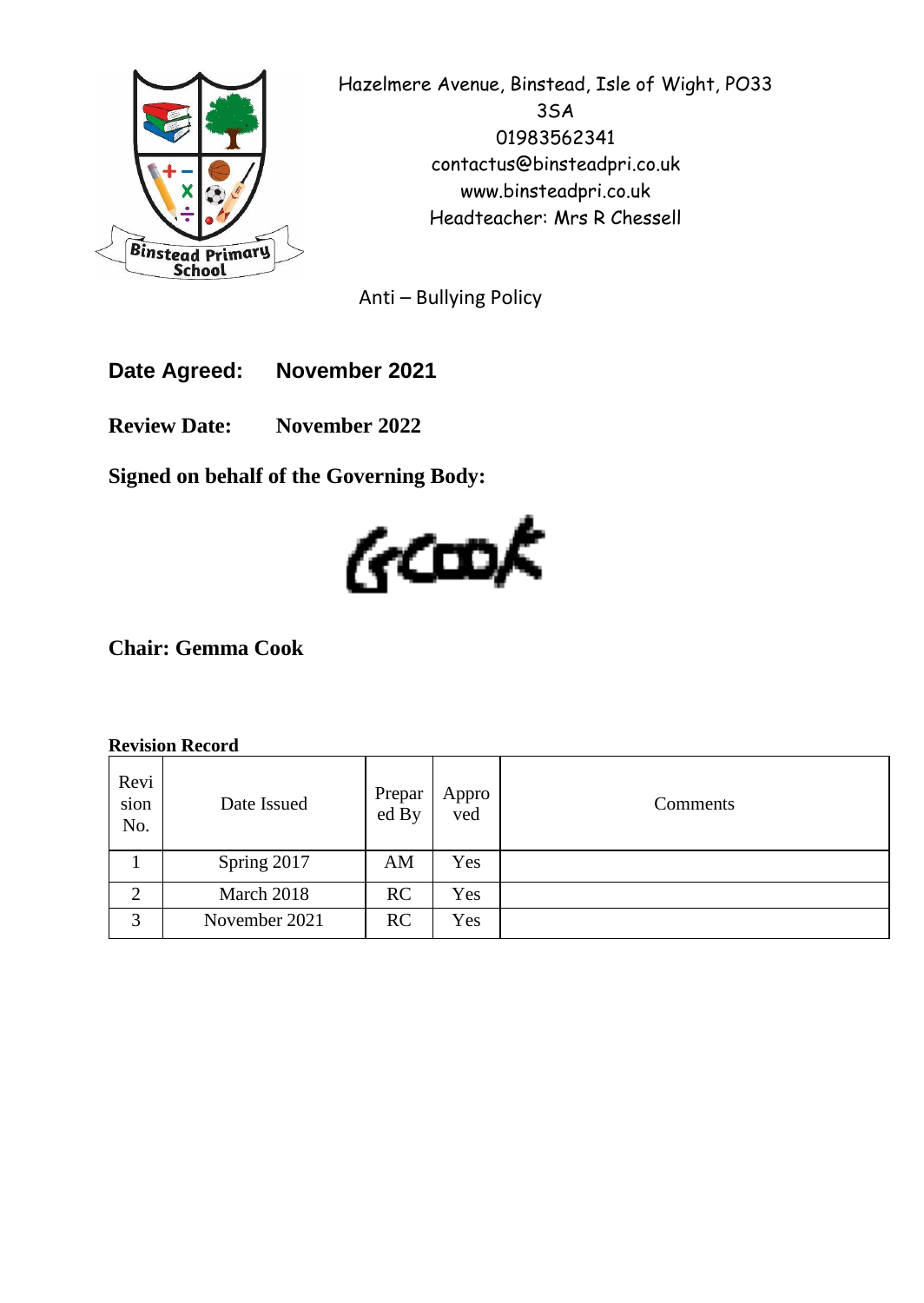### **BINSTEAD COUNTY PRIMARY SCHOOL**

### **ANTI-BULLYING POLICY**

This policy should be referred to in conjunction with: School Behaviour Policy, PSHE Policy, Online Safety policy, Safeguarding and Child Protection Policy.

Binstead Primary School are committed to sharing a common objective to help keep the children and staff of the school safe. We ensure that consistent effective safeguarding procedures are in place to support children, families and staff of the school. All policies should be read in conjunction with the Safeguarding and Child Protection Policy.

Every member of Binstead Primary School is entitled to feel safe and be free from bullying. Bullying behaviour is defined as persistent and subversive harassing of one child, or group of children by another or others. It may take the form of physical aggression, extortion, verbal harassment or threats. It is not necessarily 'rough play'.

Bullying of any kind is unacceptable at our school. If bullying does occur, all pupils should be able to tell and know that incidents will be dealt with promptly and effectively.

## **Objectives of this Policy**

- All governors, teaching and non-teaching staff, pupils and parents should have an understanding of what bullying is.
- All governors and teaching and non-teaching staff should know what the school policy is on bullying, and follow it when bullying is reported.
- All pupils and parents should know what the school policy is on bullying, and what they should do if bullying arises.
- As a school we take bullying seriously. Pupils and parents should be assured that they will be supported when bullying is reported.
- Bullying will not be tolerated.

## **What Is Bullying?**

Bullying is the long term use of aggression with the intention of hurting another person. Bullying results in pain and distress to the victim.

Bullying can be: Emotional being unfriendly, excluding, tormenting (e.g. hiding books, threatening gestures) Physical pushing, kicking, hitting, punching or any use of violence Racist racial taunts, graffiti, gestures Sexual unwanted physical contact or sexually abusive comments Homophobic because of, or focussing on the issue of sexuality Verbal name-calling, sarcasm, spreading rumours, teasing Cyber All areas of internet ,such as social media, online forums etc. Mobile threats by text messaging & calls

Misuse of associated technology , i.e. camera &video facilities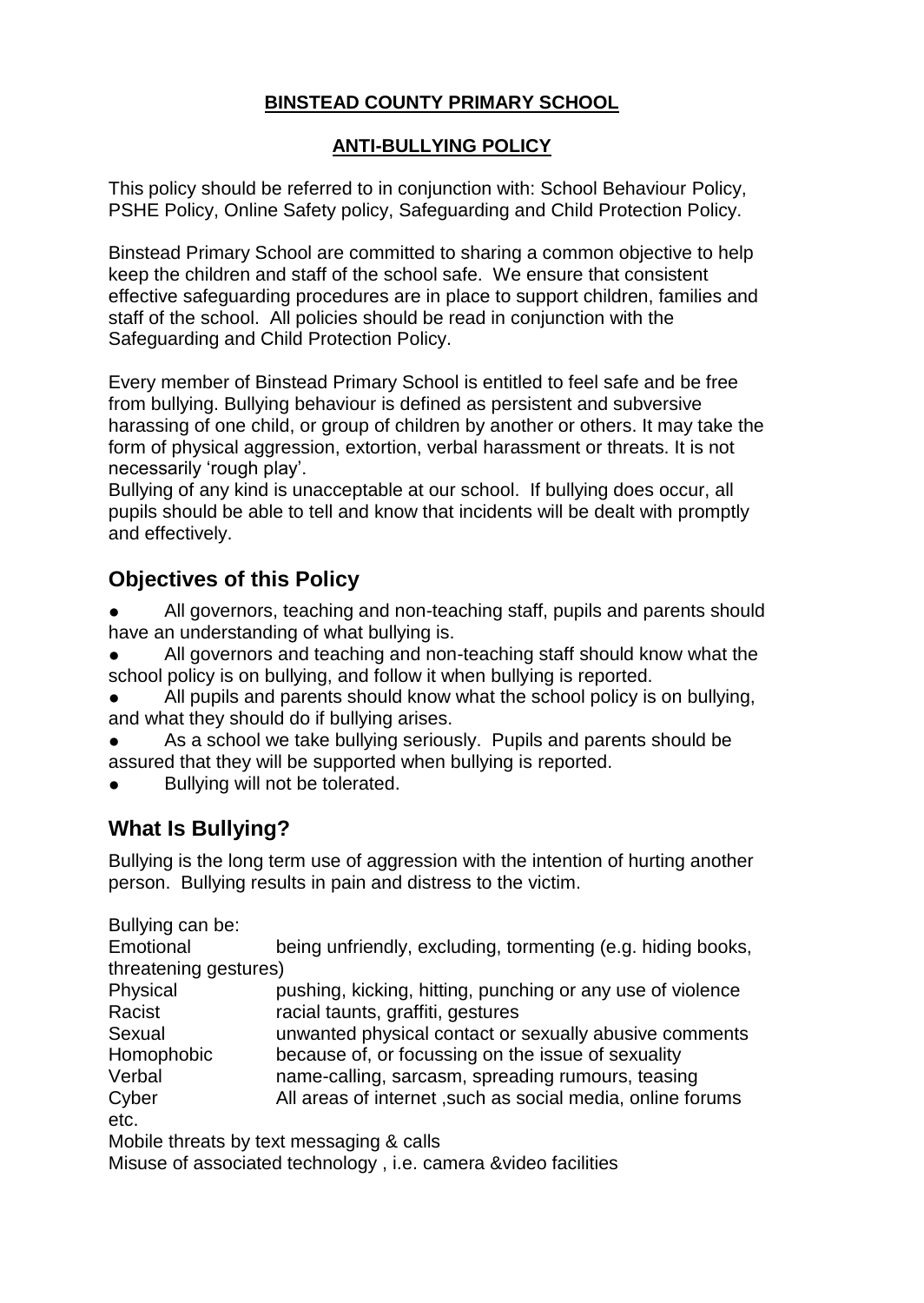# **Signs and Symptoms**

A child may indicate by signs or behaviour that he or she is being bullied. Adults should be aware of these possible signs and that they should investigate if a child:

- is frightened of walking to or from school
- changes their usual routine
- is unwilling to go to school (school phobic)
- begins to truant
- becomes withdrawn anxious, or lacking in confidence
- starts stammering
- attempts or threatens suicide or runs away
- cries themselves to sleep at night, has nightmares or starts bed wetting
- **•** feels ill in the morning
- begins to underachieve in school work
- comes home with clothes torn or books damaged
- has possessions which are damaged or " go missing"
- asks for money or starts stealing money (to pay bully)
- has dinner or other monies continually "lost"
- has unexplained cuts or bruises
- comes home very hungry (lunch has been stolen)
- becomes aggressive, disruptive or unreasonable
- is bullying other children or siblings
- stops eating
- is frightened to say what's wrong
- gives improbable excuses for any of the above
- is afraid to use the internet or mobile phone
- is nervous & jumpy when a cyber message is received

These signs and behaviours could indicate other problems, but bullying should be considered a possibility and should be investigated

# **Why is it Important to Respond to Bullying?**

Bullying hurts. No one deserves to be a victim of bullying. Everybody has the right to be treated with respect. Pupils who are bullying need to learn different ways of behaving.

Binstead accepts its responsibility to respond promptly and effectively to issues of bullying.

# **Procedures**

- Report bullying incidents to staff and headteacher must be informed
- If bullying is identified, the incidents should be recorded by staff on yellow concern forms (kept in the school office)
- Parents should be informed and will be asked to come in to a meeting to discuss the problem
- If necessary and appropriate, police will be consulted
- The bullying behaviour or threats of bullying must be investigated and the bullying stopped quickly
- An attempt will be made to help the bully (bullies) change their behaviour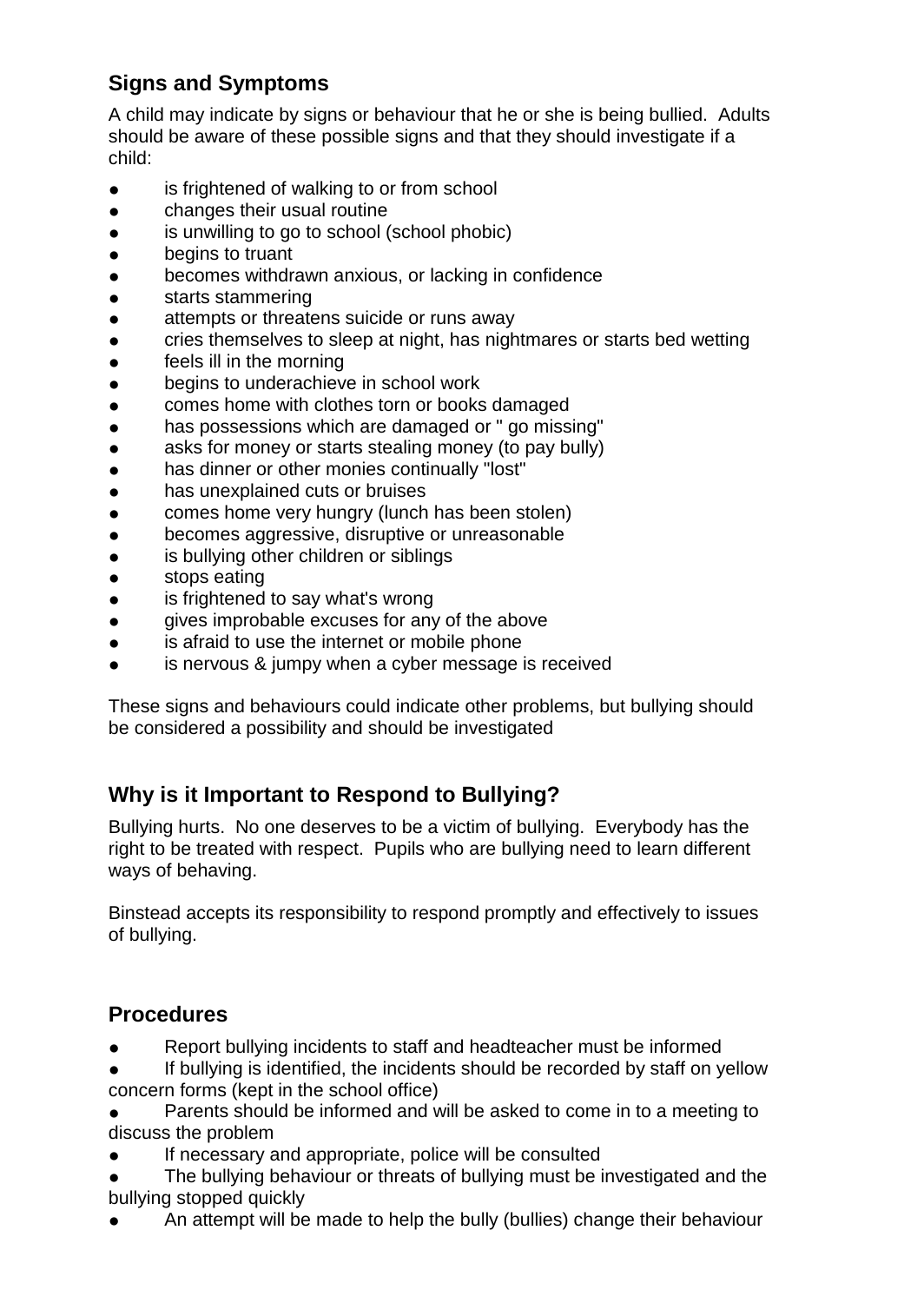### **Outcomes**

- The bully (bullies) may be asked to genuinely apologise. Other consequences may take place following the school's behaviour policy.
- If possible, the pupils will be reconciled

After the incident / incidents have been investigated and dealt with, each case will be monitored to ensure repeated bullying does not take place.

### **Strategies for behaviour modification.**

Active listening by agreed adult

- Discussion and explanation
- Negotiated targets and clearly described boundaries
- Regular monitoring and reporting
- Role play
- Circle of Friends for victim or bully as appropriate
- Signing a behaviour contract

We use a range of methods for helping children to prevent bullying. As and when appropriate, these may include:

- Annual involvement in anti-bullying week led by school council
- Annual signing of Anti-bullying Charter (school Council take to first Full Governor Meeting)

When bullying occurs, we are resolved that it should be recognised, identified, investigated and dealt with appropriately.

# **Prevention**

We aim to prevent bullying through the following ways:

- Promoting self esteem.
- Promoting responsibility as members of the school community.
- Promoting good relationships
- Promoting mutual respect and trust between pupils and staff
- Ensuring that pupils know we care about bullying.
- Ensuring pupils know they will be supported and listened to.
- Regular checking to ensure that all children feel safe in school
- Regular checking to ensure that all children have a named adult in school

whom they are confident to talk to if they have a problem.

P.S.H.E Religious Education, Assemblies and the ethos of the School overtly encourage anti-bulling strategies and attitudes and give bystanders strategies to prevent bullying. These strategies are reviewed at least termly by the whole school (at an assembly for example). Each Year in the Autumn Term the school participates in Anti-Bullying Week, with School Council leading and taking the Charter for signature by Governors.

#### **Sanctions may include**